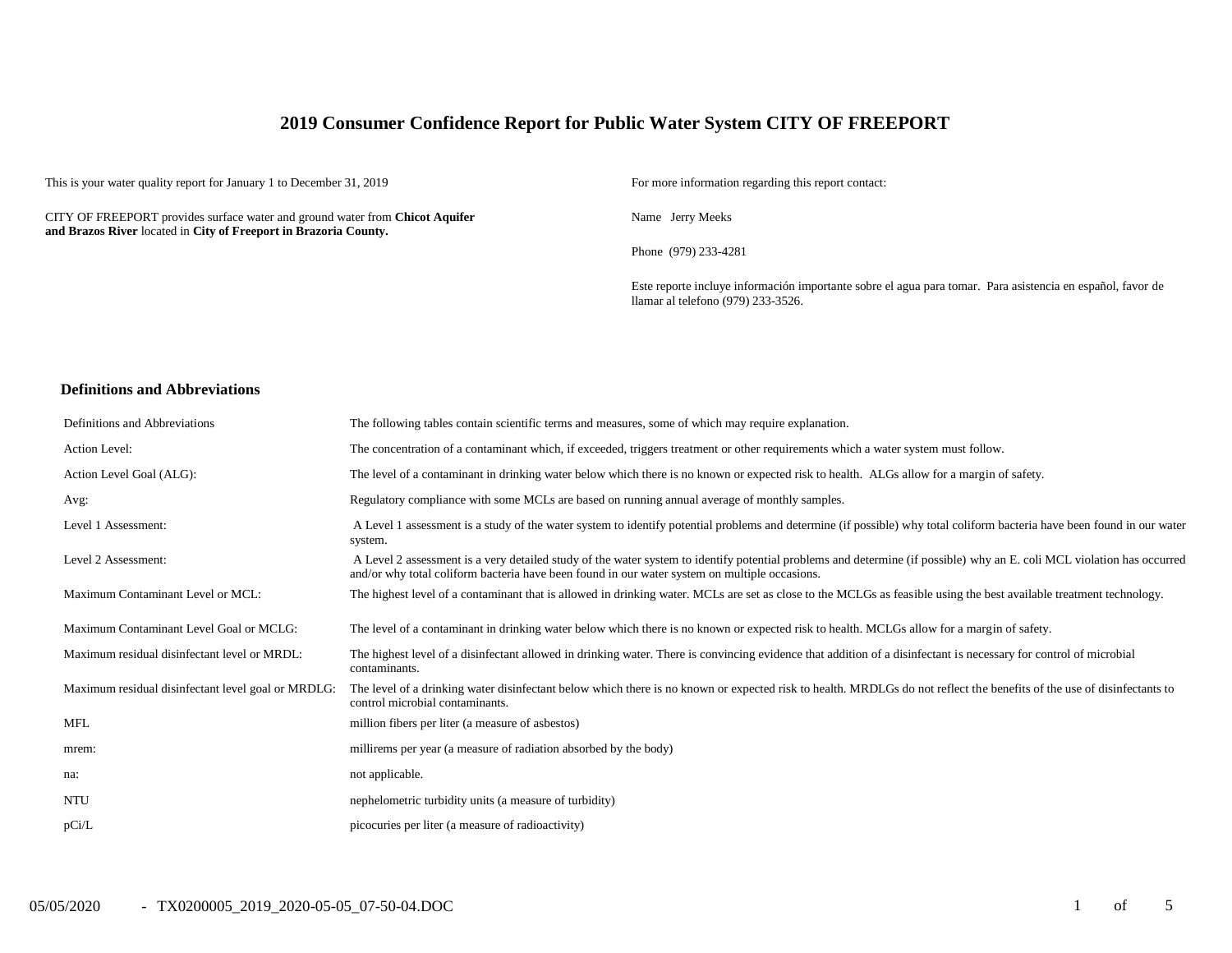## **Definitions and Abbreviations**

| ppb:                       | micrograms per liter or parts per billion - or one ounce in 7,350,000 gallons of water. |
|----------------------------|-----------------------------------------------------------------------------------------|
| ppm:                       | milligrams per liter or parts per million - or one ounce in 7,350 gallons of water.     |
| ppq                        | parts per quadrillion, or picograms per liter (pg/L)                                    |
| ppt                        | parts per trillion, or nanograms per liter $(ng/L)$                                     |
| Treatment Technique or TT: | A required process intended to reduce the level of a contaminant in drinking water.     |

# **Information about your Drinking Water**

The sources of drinking water (both tap water and bottled water) include rivers, lakes, streams, ponds, reservoirs, springs, and wells. As water travels over the surface of the land or through the ground, it dissolves naturally-occurring minerals and, in some cases, radioactive material, and can pick up substances resulting from the presence of animals or from human activity.

Drinking water, including bottled water, may reasonably be expected to contain at least small amounts of some contaminants. The presence of contaminants does not necessarily indicate that water poses a health risk. More information about contaminants and potential health effects can be obtained by calling the EPAs Safe Drinking Water Hotline at (800) 426-4791.

Contaminants that may be present in source water include:

- Microbial contaminants, such as viruses and bacteria, which may come from sewage treatment plants, septic systems, agricultural livestock operations, and wildlife.

- Inorganic contaminants, such as salts and metals, which can be naturally-occurring or result from urban storm water runoff, industrial or domestic wastewater discharges, oil and gas production, mining, or farming.

- Pesticides and herbicides, which may come from a variety of sources such as agriculture, urban storm water runoff, and residential uses.

- Organic chemical contaminants, including synthetic and volatile organic chemicals, which are by-products of industrial processes and petroleum production, and can also come from gas stations, urban storm water runoff, and septic systems.

- Radioactive contaminants, which can be naturally-occurring or be the result of oil and gas production and mining activities.

In order to ensure that tap water is safe to drink, EPA prescribes regulations which limit the amount of certain contaminants in water provided by public water systems. FDA regulations establish limits for contaminants in bottled water which must provide the same protection for public health.

Contaminants may be found in drinking water that may cause taste, color, or odor problems. These types of problems are not necessarily causes for health concerns. For more information on taste, odor, or color of drinking water, please contact the system's business office.

You may be more vulnerable than the general population to certain microbial contaminants, such as Cryptosporidium, in drinking water. Infants, some elderly, or immunocompromised persons such as those undergoing chemotherapy for cancer; persons who have undergone organ transplants; those who are undergoing treatment with steroids; and people with HIV/AIDS or other immune system disorders, can be particularly at risk from infections. You should seek advice about drinking water from your physician or health care providers. Additional guidelines on appropriate means to lessen the risk of infection by Cryptosporidium are available from the Safe Drinking Water Hotline (800-426-4791).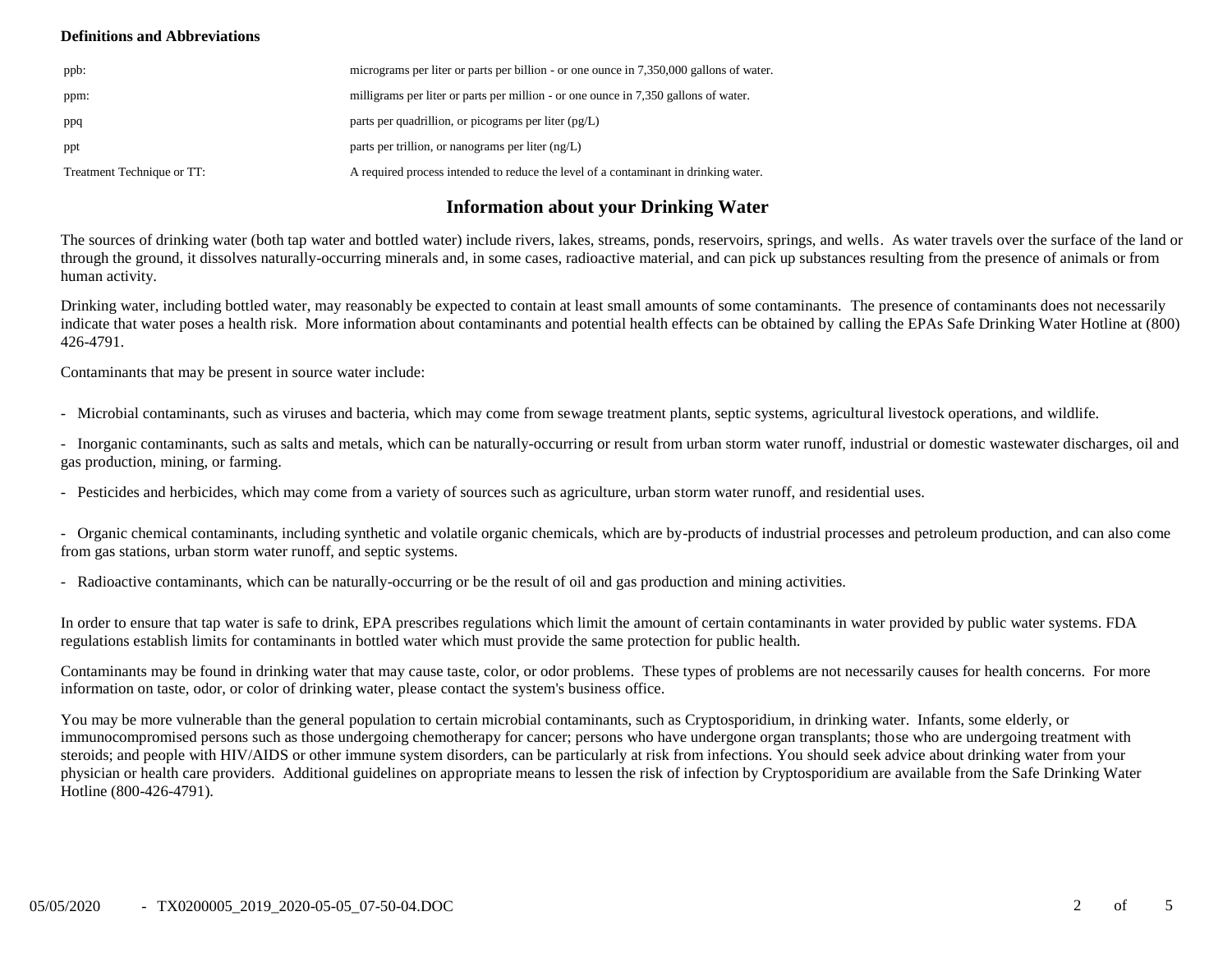If present, elevated levels of lead can cause serious health problems, especially for pregnant women and young children. Lead in drinking water is primarily from materials and components associated with service lines and home plumbing. We are responsible for providing high quality drinking water, but we cannot control the variety of materials used in plumbing components. When your water has been sitting for several hours, you can minimize the potential for lead exposure by flushing your tap for 30 seconds to 2 minutes before using water for drinking or cooking. If you are concerned about lead in your water, you may wish to have your water tested. Information on lead in drinking water, testing methods, and steps you can take to minimize exposure is available from the Safe Drinking Water Hotline or at http://www.epa.gov/safewater/lead.

#### **Information about Source Water**

CITY OF FREEPORT purchases water from BRAZOSPORT WATER AUTHORITY. BRAZOSPORT WATER AUTHORITY provides purchase surface water from **Brazos River** located in **Brazoria County.**

| <b>Disinfectants and Disinfection</b><br><b>By-Products</b> | <b>Collection Date</b> | <b>Highest Level</b><br>Detected | Range of Levels<br>Detected | <b>MCLG</b>              | <b>MCL</b> | Units     | Violation   | Likely Source of Contamination                                                                                                   |
|-------------------------------------------------------------|------------------------|----------------------------------|-----------------------------|--------------------------|------------|-----------|-------------|----------------------------------------------------------------------------------------------------------------------------------|
| <b>Chlorite</b>                                             | 2019                   | 0.609                            | $< 0.02 - 0.609$            | 0.8                      |            | ppm       | $\mathbf N$ | By-product of drinking water disinfection.                                                                                       |
| <b>Haloacetic Acids (HAA5)</b>                              | 2019                   | 24.7                             | $24.7 - 24.7$               | No goal for the<br>total | 60         | ppb       | ${\bf N}$   | By-product of drinking water disinfection.                                                                                       |
| <b>Total Trihalomethanes</b><br>(TTHM)                      | 2019                   | 22.4                             | $22.4 - 22.4$               | No goal for the<br>total | 80         | ppb       | $\mathbf N$ | By-product of drinking water disinfection.                                                                                       |
| <b>Inorganic Contaminants</b>                               | <b>Collection Date</b> | <b>Highest Level</b><br>Detected | Range of Levels<br>Detected | <b>MCLG</b>              | <b>MCL</b> | Units     | Violation   | Likely Source of Contamination                                                                                                   |
| <b>Barium</b>                                               | 01/10/2019             | 0.0893                           | $0.0893 - 0.0893$           | 2                        | 2          | ppm       | $\mathbf N$ | Discharge of drilling wastes; Discharge from metal<br>refineries; Erosion of natural deposits.                                   |
| Cyanide                                                     | 2019                   | 60                               | $<$ 10 - 60                 | 200                      | 200        | ppb       | N           | Discharge from plastic and fertilizer factories;<br>Discharge from steel/metal factories.                                        |
| <b>Fluoride</b>                                             | 01/10/2019             | 0.11                             | $0.11 - 0.11$               | $\overline{4}$           | 4.0        | ppm       | ${\bf N}$   | Erosion of natural deposits; Water additive which<br>promotes strong teeth; Discharge from fertilizer and<br>aluminum factories. |
| Nitrate [measured as<br>Nitrogen]                           | 01/10/2019             | 0.52                             | $0.52 - 0.52$               | 10                       | 10         | ppm       | N           | Runoff from fertilizer use; Leaching from septic<br>tanks, sewage; Erosion of natural deposits.                                  |
| <b>Radioactive Contaminants</b>                             | <b>Collection Date</b> | <b>Highest Level</b><br>Detected | Range of Levels<br>Detected | <b>MCLG</b>              | <b>MCL</b> | Units     | Violation   | Likely Source of Contamination                                                                                                   |
| <b>Beta/photon emitters</b>                                 | 01/21/2015             | 4.6                              | $4.6 - 4.6$                 | $\overline{0}$           | 50         | $pCi/L^*$ | $\mathbf N$ | Decay of natural and man-made deposits.                                                                                          |

## **Regulated Contaminants for Brazosport Water Authority (PWS0200497)**

\*EPA considers 50 pCi/L to be the level of concern for beta particles.

| <b>Combined Radium 226/228</b> | 01/21/2015 | . | --<br>--<br>`-<br>ن د |  | $\sim$<br>pu/l | Erosion of natural deposits. |
|--------------------------------|------------|---|-----------------------|--|----------------|------------------------------|
|                                |            |   |                       |  |                |                              |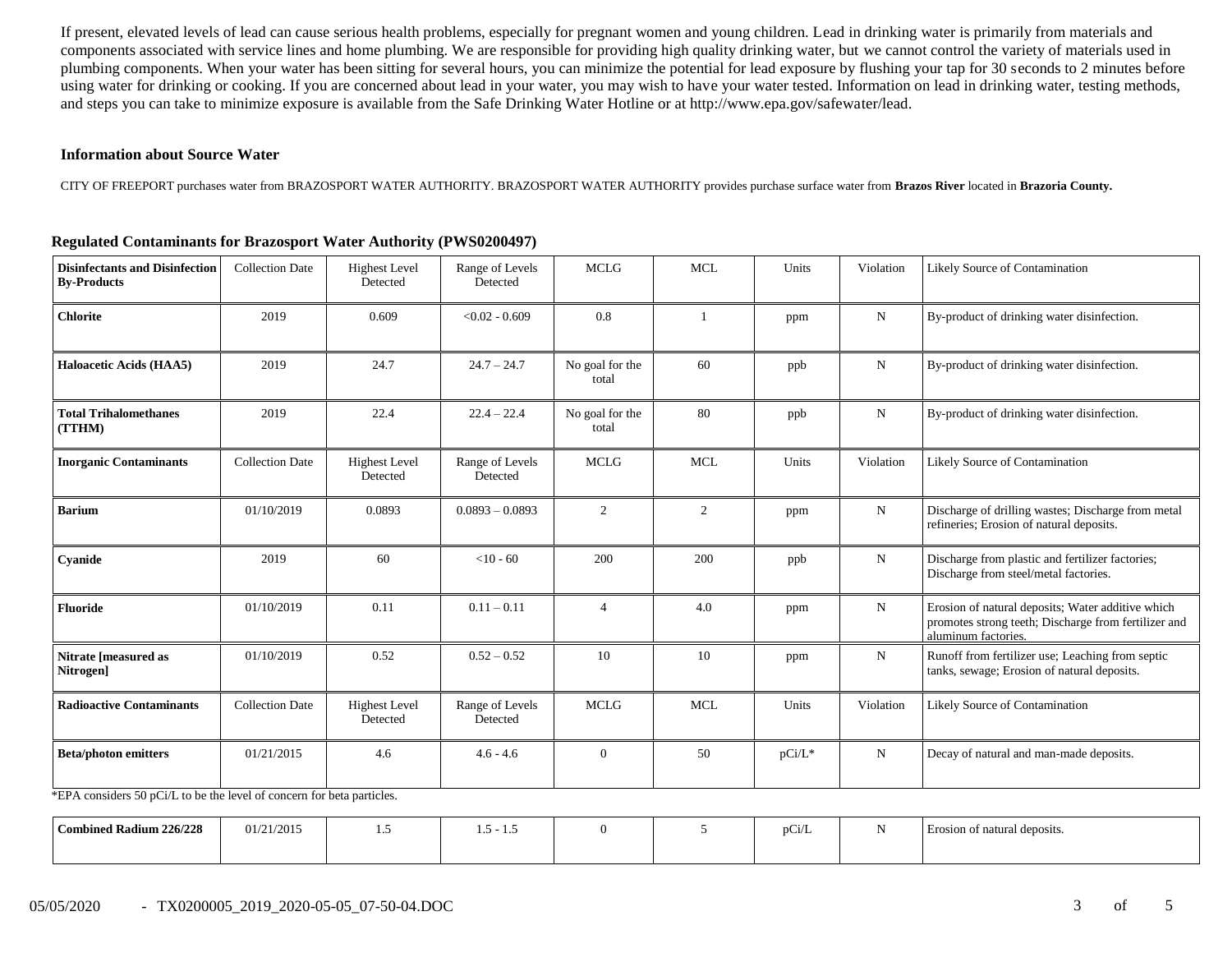| <b>Synthetic organic</b><br>contaminants including<br>pesticides and herbicides | <b>Collection Date</b> | <b>Highest Level</b><br>Detected | Range of Levels<br>Detected | <b>MCLG</b> | MCL | Units | Violation | <b>Likely Source of Contamination</b>    |
|---------------------------------------------------------------------------------|------------------------|----------------------------------|-----------------------------|-------------|-----|-------|-----------|------------------------------------------|
| <b>Atrazine</b>                                                                 | 02/07/2019             | < 0.1                            | $< 0.1 - 0.1$               |             |     | ppb   |           | Runoff from herbicide used on row crops. |

**Turbidity**

|                                   | Limit (Treatment<br>Technique) | <b>Level Detected</b> | Violation | <b>Likely Source of Contamination</b> |
|-----------------------------------|--------------------------------|-----------------------|-----------|---------------------------------------|
| <b>Highest single measurement</b> | NTU)                           | 0.27 NTU              |           | Soil runoff.                          |
| Lowest monthly % meeting limit    | 0.3 NTU                        | 100%                  |           | Soil runoff.                          |

Information Statement: Turbidity is a measurement of the cloudiness of the water caused by suspended particles. We monitor it because it is a good indicator of water quality and the effectiveness of our filtration

'TCEQ completed an assessment of your source water, and results indicate that some of our sources are susceptible to certain contaminants. The sampling requirements for your water system is based on this susceptibility and previous sample data. Any detections of these contaminants will be found in this Consumer Confidence Report. For more information on source water assessments and protection efforts at our system contact Jerry Meeks at **(979) 233-4281.**

| <b>Lead and Copper</b> | <b>Date Sampled</b> | <b>MCLG</b> | <b>Action Level (AL)</b> | 90th Percentile | # Sites Over AL | Units | <b>Violation</b> | <b>Likely Source of Contamination</b>                                                                         |
|------------------------|---------------------|-------------|--------------------------|-----------------|-----------------|-------|------------------|---------------------------------------------------------------------------------------------------------------|
| Copper                 | 2019                | 1.5         |                          | 0.15            |                 | ppm   |                  | Erosion of natural deposits; Leaching from wood<br>preservatives; Corrosion of household plumbing<br>systems. |
| Lead                   | 2019                |             |                          |                 |                 | ppb   |                  | Corrosion of household plumbing systems;<br>Erosion of natural deposits.                                      |